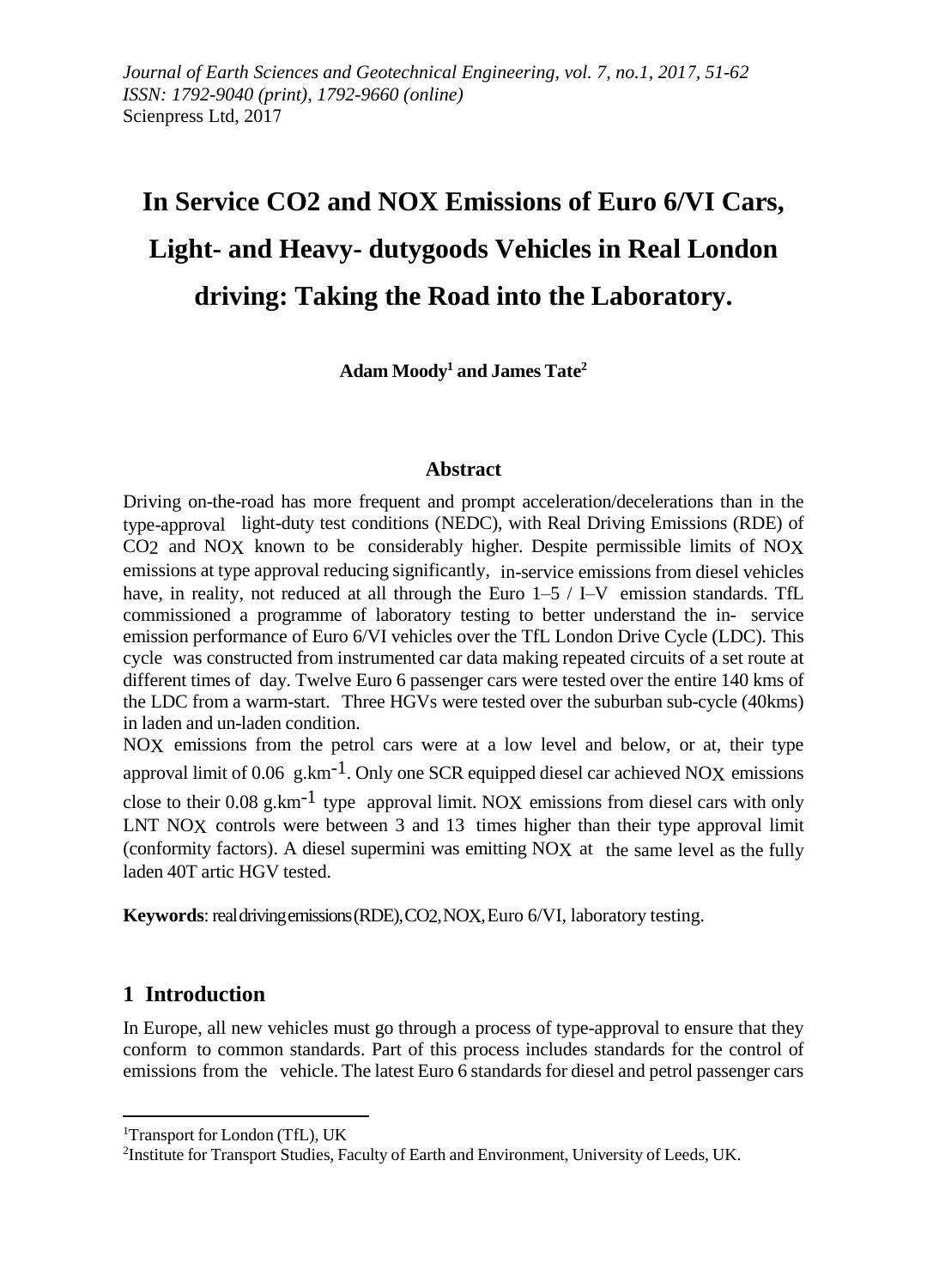came into force in September 2014, with NOX not to exceed 0.08 and 0.06 g.km<sup>-1</sup> respectively over the NEDC test.

The Euro 6 standard for emissions from light duty cars and vans was defined in UN ECE Regulation 715/2007. The main change is a reduction in the limit for NOX from diesel engines of 55 percent, whilst the other legislated emissions remain unchanged from Euro 5b. Euro 5b has been mandatory for new cars since January 2013 and introduced a particle number limit for diesel engines, the first time that a count of particles, rather than a total mass, has been regulated. Euro 6 petrol engine emissions limits are unchanged from Euro 5, except for the introduction of a particle number limit, in line with that of diesel engines.

European Regulation UN ECE 595/2009 introduces the Euro VI standard for heavy duty diesel engines. It reduces the limit for NOx emissions by 77 percent, whilst continuing to set demanding limits for control of particulates and other gases. In addition, the test protocol has been changed to broaden the range of speed/load conditions over which the engine must meet the emissions limits. This is followed up by a requirement to verify the emissions performance over a period of on-highway driving with portable emissions equipment (PEMS). Additionally, for Heavy Duty diesel engines, an ammonia (NH3) concentration limit of 10 ppm applies to diesel (WHSC + WHTC) and gas (WHTC) engines. This has been introduced to control ammonia slip from Selective Catalytic Reduction (SCR) systems used to control NOX emissions. A further proposed measure to limit the NO2 component of NOx emissions (known as primary NO2) may be defined at a later stage. Some Euro VI provisions, including an extended on-board diagnosis (OBD) and certain testing requirements are to be phased-in by 2016 for new types and 2017 for all new vehicles.

It is crucial that Euro 6/VI vehicles emit less NOX and other pollutants than their predecessors if London and Europe's air quality is to improve. It is especially important for central London that Euro 6/VI diesel vehicles are cleaner as it plans to operate the 'world's first' Ultra-Low Emission Zone (ULEZ), which will come into force on 7th September 2020. The plans follow a consultation on the proposed scheme in 2015 and 2016. The emission standard that diesel vehicles (cars, LGVs, HGVs and Bus/ Coach) must attain to drive without a charge in the zone is Euro 6/VI. Euro 4 (and newer) petrol cars and vans may drive without a charge in the zone as their NOX emission standard is at the same level or less than comparable Euro 6 diesel limits. The charge if a vehicle is not compliant with the ULEZ standard is expected to be £12.50 for light-duty and £100 for heavy-duty vehicles.

## **2 Objective**

TfL commissioned a Programme of laboratory testing, carried out at Millbrook Proving Ground Ltd, to better understand the in-service emission performance of Euro 6/VI vehicles. A key objective for this work was to strengthen the evidence on the effectiveness of Euro 6/VI regulations in lowering vehicles NOX emissions in real London driving conditions.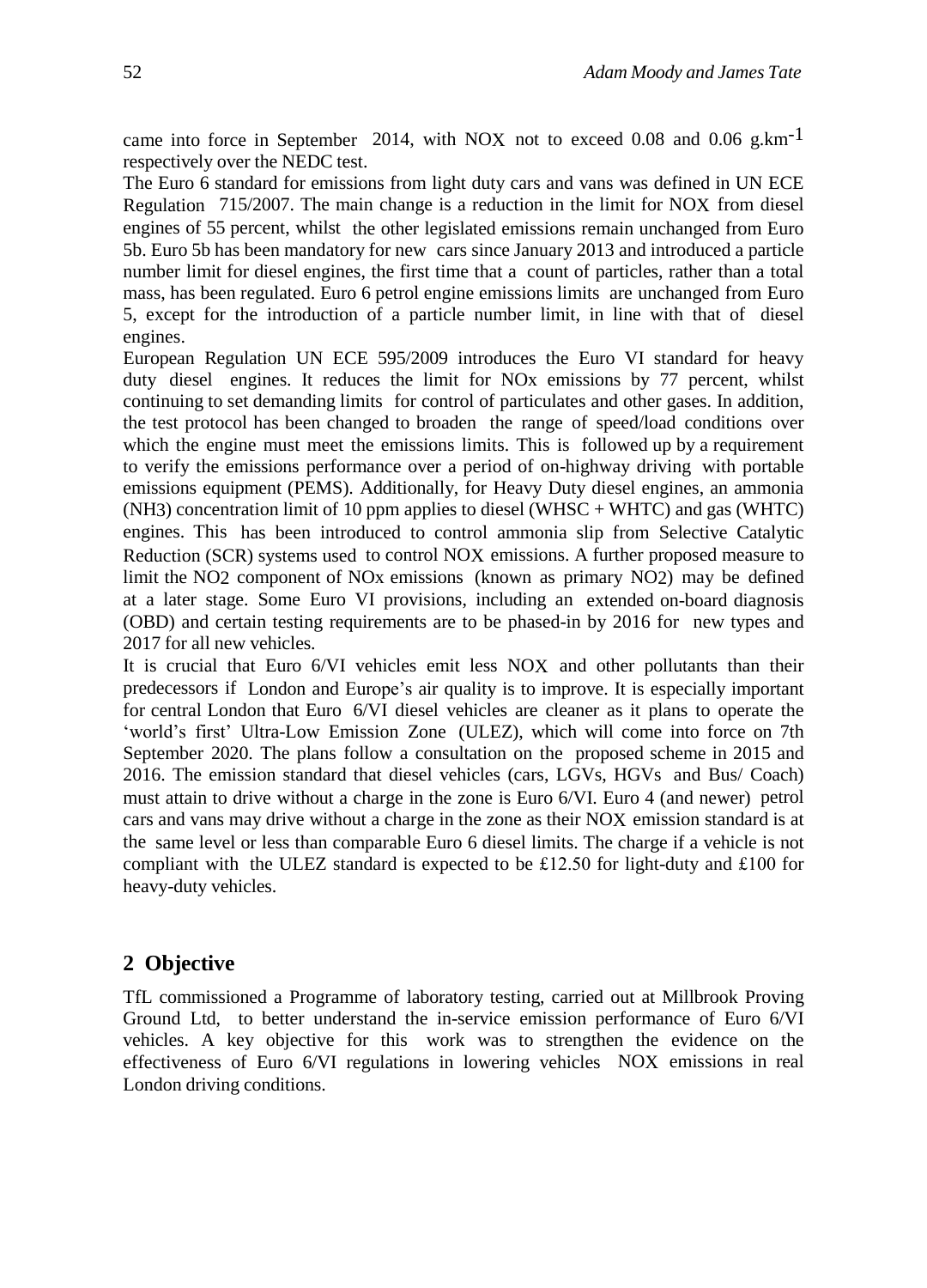# **3 Method**

A laboratory testing approach was adopted so direct comparisons between vehicles could be carried out, and the results benchmarked against earlier testing of Euro 4/IV and 5/V (TfL, 2016). The test-cycle speed profile was created from real (observed) driving in London. *THE TfL LONDON DRIVE CYCLE*

A 'London Drive Cycle' for light-duty vehicles has been developed by TfL as part of an on-going Vehicle Emission Study (TfL, 2016). The drive cycle was developed in association with www.millbrook.co.uk, who tracked a car (VBox GPS and CAN Bus link) being driven by an experienced driver, driving normally, making repeated circuits of a set route in the North-East of London (see Figure

1) at different times of day (AM peak, Inter-peak and in Free-flow conditions). The route contained sections of (urban) motorway, suburban and urban (central London) roads. The speed profiles for the (urban) motorway, suburban and urban sub-cycles are presented in Figure 2. The LDC doesn't consider fluctuations in road gradient i.e. it assumes that London is flat.



Figure 1. The TfL London Drive Cycle route {Background © Copyright GoogleTM 2015}

Figure 2. The London Drive Cycle Speed Profile (a) motorway; (b) suburban; (c) urban.

The distribution of the LDC's speed, acceleration and VSP (Vehicle Specific Power - Jimenez- Palacios, 1999) are compared against the NEDC and WLTP cycles in Figures 3 and 4 respectively. In Figure 5 the VSP distribution for the AM peak, Inter-peak and Free-flow LDC sub-cycles are dis- aggregated. VSP sums the loads on an engine resulting from acceleration, aerodynamic drag, rolling resistance and hill climbing, which is divided by the mass of the vehicle. VSP therefore expresses in a single term an estimate of the work an engine is doing, per vehicle tonne mass, at any instance in a journey. Positive VSP have been found (Wyatt et al, 2014) to correlate well with fuel consumption and is now commonly applied in vehicle emission studies, particularly in the US (Liu et al, 2015). For clarity, idling periods (defined as vehicle speed  $< 0.5$  ms<sup>-2</sup> and acceleration in the range  $\pm$  0.1 ms<sup>-2</sup>) are removed from the distributions. The proportion of time spent idling during the LDC, NEDC and WLTP cycles is 16.4, 13.1 and 27.2 % respectively. Summary statistics for the drive cycles are documented in Table 1.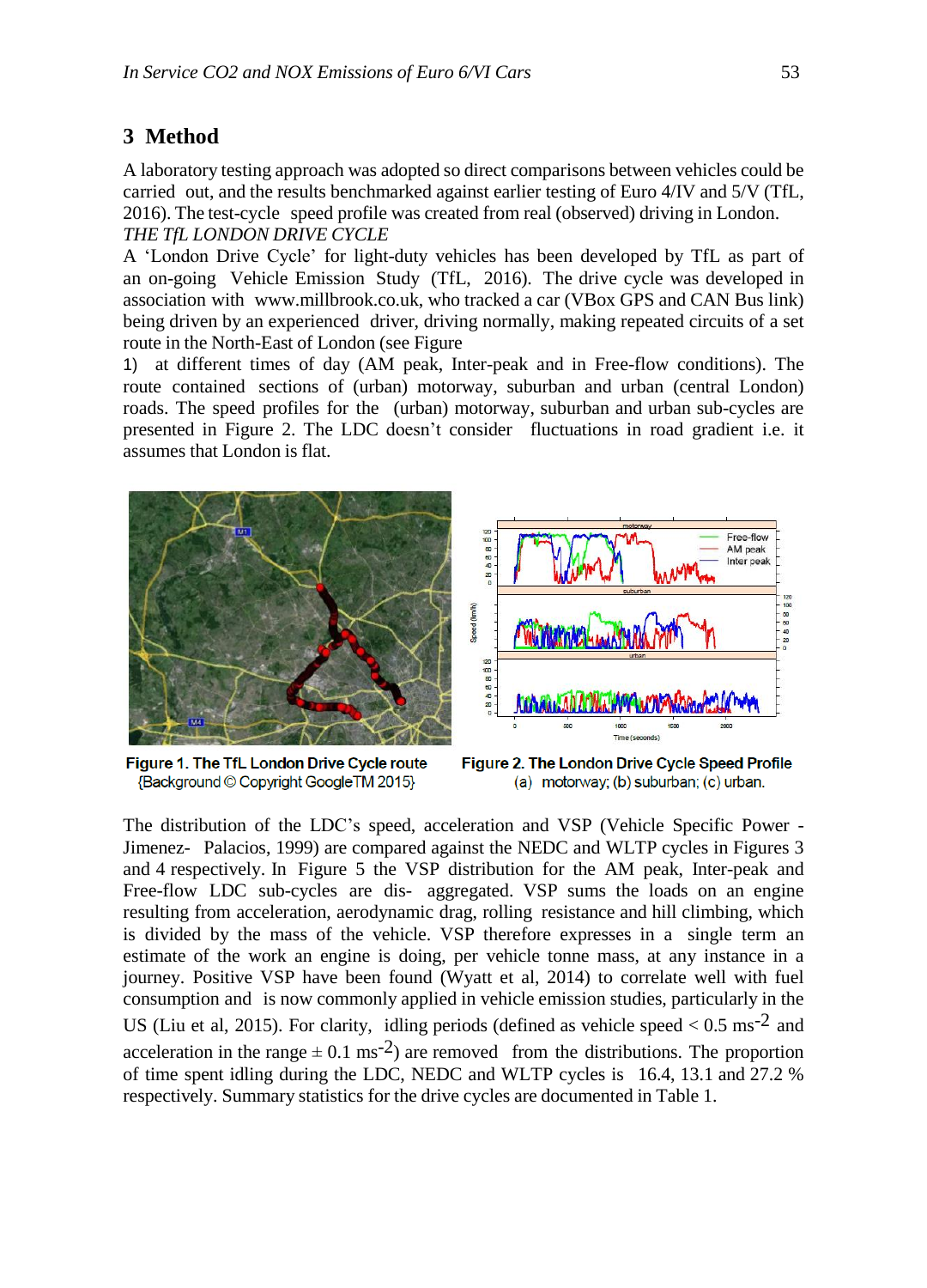| <b>Irive</b><br><b>vcle</b>                                                                                                        | Road<br><b>Type</b> | Time<br><b>Period</b>           | <b>Duration</b><br>(seconds)                            | <b>Distance</b><br>(km) | Average<br><b>Speed</b><br>$(km.h^{-1})$                              | <b>Maximum</b><br><b>Acceleration</b><br>$(m.s^{-2})$ |  |
|------------------------------------------------------------------------------------------------------------------------------------|---------------------|---------------------------------|---------------------------------------------------------|-------------------------|-----------------------------------------------------------------------|-------------------------------------------------------|--|
| TfL                                                                                                                                | Urban               | Free-flow                       | 1202                                                    | 8.92                    | 26.73                                                                 | 2.67                                                  |  |
| L <sub>i</sub> ndon                                                                                                                |                     | AM peak                         | 2048                                                    | 8.93                    | 15.69                                                                 | 1.97                                                  |  |
| <b>Drive Cycle</b>                                                                                                                 |                     | <b>Inter-Peak</b>               | 2311                                                    | 8.93                    | 13.91                                                                 | 2.48                                                  |  |
| $($ LDC $)$                                                                                                                        | Suburban            | Free-flow                       | 1036                                                    | 13.33                   | 46.31                                                                 | 2.4                                                   |  |
|                                                                                                                                    |                     | AM peak                         | 1894                                                    | 13.33                   | 25.33                                                                 | 2.67                                                  |  |
|                                                                                                                                    |                     | <b>Inter-Peak</b>               | 1591                                                    | 13.33                   | 30.16                                                                 | 2.31                                                  |  |
|                                                                                                                                    | Motorway            | Free-flow                       | 1023                                                    | 24.61                   | 86.60                                                                 | 1.62                                                  |  |
|                                                                                                                                    |                     | AM peak                         | 1884                                                    | 24.61                   | 47.03                                                                 | 1.69                                                  |  |
|                                                                                                                                    |                     | <b>Inter-Peak</b>               | 1030                                                    | 24.61                   | 86.02                                                                 | 2.46                                                  |  |
| <b>NEDC</b>                                                                                                                        |                     |                                 | 1220                                                    | 11.01                   | 32.47                                                                 | 1.06                                                  |  |
| <b>JLTP</b>                                                                                                                        |                     |                                 | 1800                                                    | 23.14                   | 46.26                                                                 | 1.80                                                  |  |
| 3<br><b>LDC</b><br><b>NEDC</b><br>$\overline{2}$<br><b>WLTP</b><br>Acceleration (m.s <sup>-2</sup> )<br>0<br>$-1$<br>$\mathcal{L}$ |                     | 0.15<br>0.10<br>Density<br>0.05 | [% IDLE]<br>LDC [16.4%]<br>WLTP [13.1%]<br>NEDC [27.2%] |                         | 0.15<br>AM peak<br>Inter-peak<br>Free-flow<br>0.10<br>Density<br>0.05 |                                                       |  |

Table 1. Drive-cycle summary.



The LDC covers a broad range of low and high speed driving conditions, with maximum accelerations in all but the motorway sub-cycles greater than those in the WLTP (and therefore NEDC). The LDC VSP range (positive and negative) is also greater than the WLTP. This indicates the London test driver is driving slightly more aggressively than driving represented in the WLTP when road space is available to do so. However in London AM peak and even Inter-peak periods there is little opportunity to drive freely, instead being limited to the behavior of the processions of vehicles circulating the UK's capital City. This explains why the proportion of time spent with the engine under moderately high power demands (VSP in the range  $20 - 30$  kW.t<sup>-1</sup>) in the LDC is lower than on the WLTP. Pellecuer et al's (2016) analysis of high resolution vehicle telematics data also found that in high demand, slow moving traffic conditions drivers' behaviour was constrained, with lower VSP than the norm. The LDC is considered to be a long (140kms) real-driving cycle, representative of vehicle speed profiles on heavily trafficked UK and perhaps European city streets.

#### *LABORATORY TESTING*

The Euro 6 passenger cars were tested over the entire 140 kms of the LDC from a warm-start in the Millbrook Vehicle Emission testing laboratories that meet the requirements of Directive 2007/46 EC Article 41, Section 3 and have been designated as a Category A Technical Service for Individual Vehicle Approvals (IVA). The sample of 12 passenger cars included a range of:

Powertrains | petrol (2), diesel (9) and petrol-HEV (1);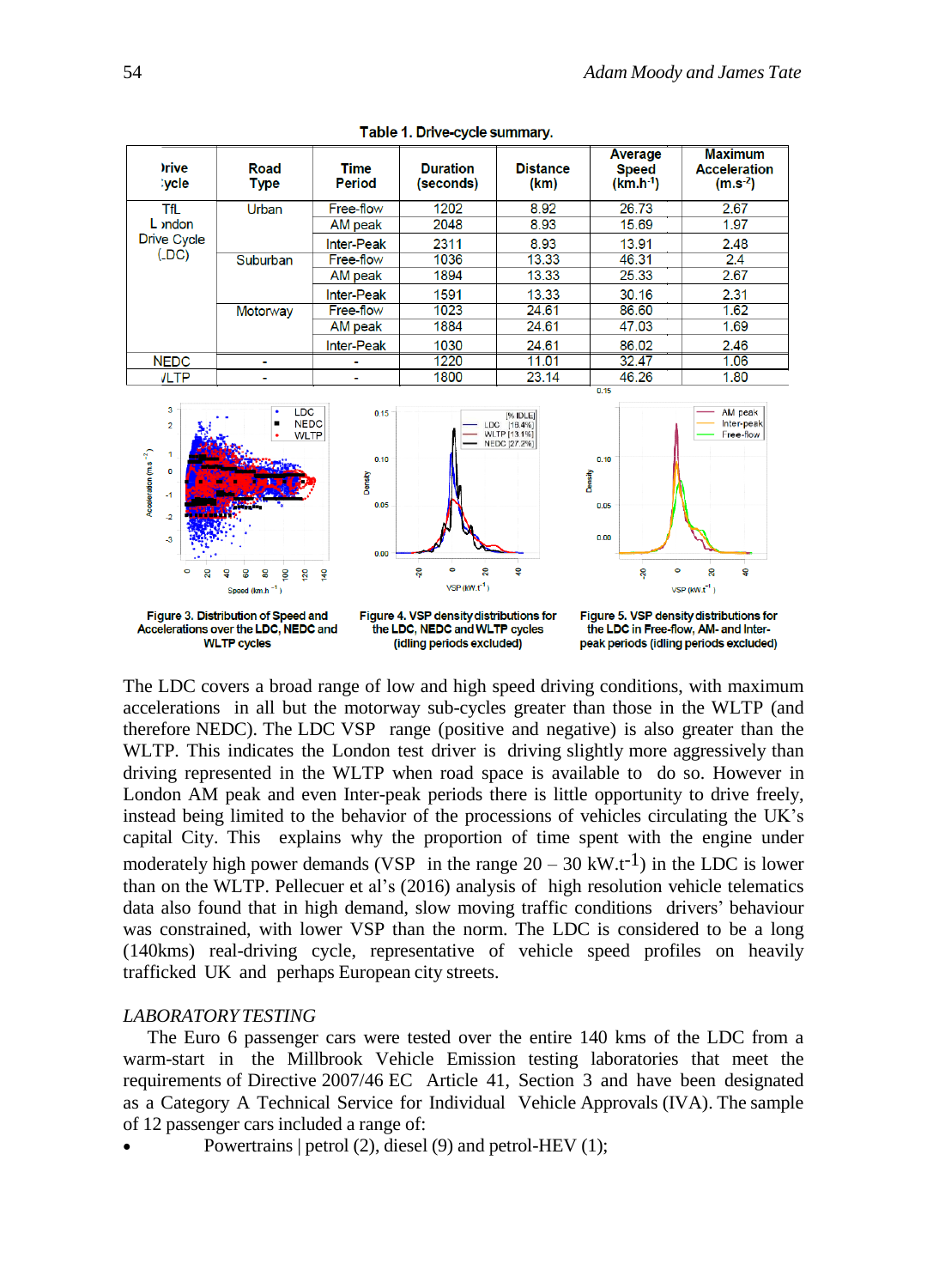Exhaust after-treatments | 3 way Cat, LNT and SCR;

 Market segments | Compact, Supermini, Small family, Family/MPV, SUV/4x4, Prestige/sports and Hybrid; and

Marques | BMW, Fiat, Lexus, Mercedes, Peugeot, Volvo and Volkswagen.

Three Heavy-Goods Vehicles (HGVs) were tested over the suburban sub-cycle (only) in both laden and un-laden conditions. The vehicles included: Rigid HGV N2 7500kg, Rigid HGV N3 18000kg and Artic HGV N3 40000kg.

## **4 Results**

#### *PASSENGERCARS*

The passenger car average NOX and CO2 emission performance in relation to their typeapproval figure are illustrated in Figure 6. The data is also documented in Table 2. NOX emissions from the petrol cars were at a low level and below or at their type approval limit of  $0.06$  g.km<sup>-1</sup>. The petrol-HEV was an order of magnitude cleaner than the petrol-ICE's. Only one SCR (selective catalytic reduction) equipped diesel car achieved NOX emissions close to their  $0.08$  g.km<sup>-1</sup> type approval limit. There was significant variation in the NOX performance of the diesel cars equipped with only LNT (Lean NOX Trap) NOX controls (conformity factors 2.9 - 13.2). The average Euro 6 diesel car NOX emission factor over the 'real' LDC speed profiles was 0.36 g.km-1. This is less than its predecessors but 4.5 times greater than their type approval limit (Laboratory, NEDC).

The average NOX and CO2 results are presented for each road type (motorway, suburban, urban) and time period (AM peak, Inter-peak and Free-flow) in Figure 7. The impact of driving conditions (time of day) on the discrepancy between the measured and type-approval CO2 figures is greatest in the urban setting. In the AM and Inter-peak periods speeds fall from the Free-Flow average of 26.8 km.h<sup>-1</sup> to 15.7 and 13.9 km.h<sup>-1</sup> respectively. The increased frequency of stop-start motions (see Figure 2) in the AM and Inter-peak periods come with a fuel and therefore CO2 penalty. The petrol-HEV has the lowest discrepancy between the type-approval CO2 figure and measured values for the slower LDC urban AM and Inter-peak sub-cycles. This is expected as the hybrid powertrain captures and re-uses energy that would have otherwise been lost under braking. The benefit of the HEV powertrain is greatest in more intensive stop-start driving conditions.

The single high NOX emitting Euro 6 diesel super-mini performs worst in the urban (central London) driving conditions tested. It is concerning that the diesel super-mini with poor NOX exhaust controls emitted so much of a critical air pollutant in normal urban driving conditions. In urban areas population density and therefore exposure to associated air pollution is considerably higher, such as in central London. This is exacerbated by high buildings restricting the dispersion of vehicle emissions from streets.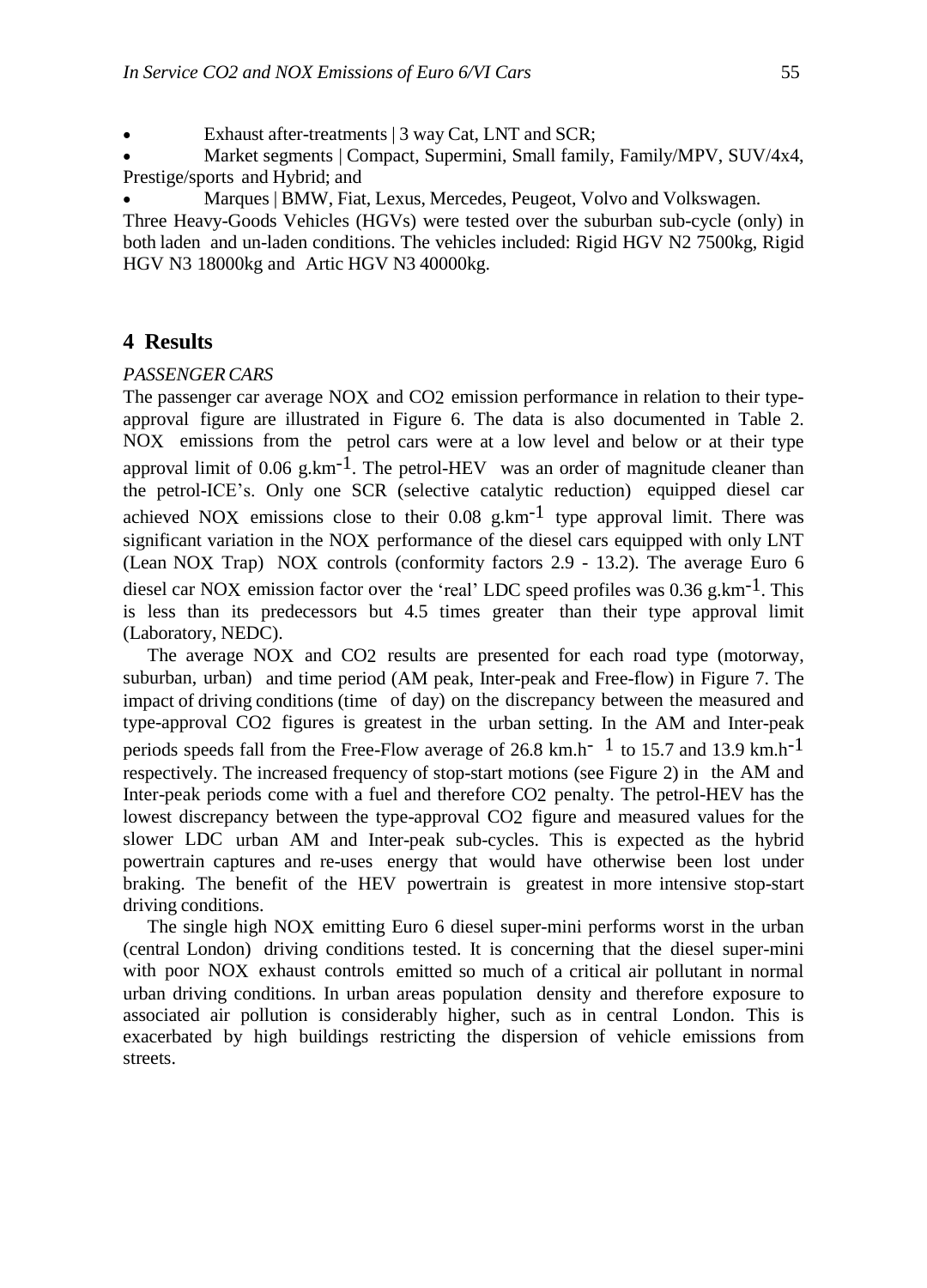

Figure 6: The Euro 6 passenger car average NOX and CO2 emissions in relation to their type-approval over the TfL London Drive Cycle

| <b>Market</b>              |         |                     |             | type-<br><b>Trans-Emission</b> approval | verage<br>CO <sub>2</sub> | $CO2$ as<br>$\frac{6}{9}$ | <b>Average</b><br>type-NO <sub>X</sub> | $f-NO2$ |
|----------------------------|---------|---------------------|-------------|-----------------------------------------|---------------------------|---------------------------|----------------------------------------|---------|
|                            | Ē       |                     |             |                                         |                           |                           |                                        |         |
| Compact                    | Petrol- | <b>CVT</b>          | way82       |                                         | 122                       | 149                       | 0.0004                                 | N/a     |
| Compact                    | Petrol  | Manual <sub>3</sub> | way99       |                                         | 146                       | 147                       | 0.0151                                 | N/a     |
| Prestige/sportPetrol       |         | Auto                | way195<br>3 |                                         | 269                       | 138                       | 0.0066                                 | N/a     |
| Small familyDiesel         |         | Auto                | LNT         | 111                                     | 141                       | 127                       | 0.399                                  | 0.347   |
| Small family Diesel        |         | Manual LNT          |             | 98                                      | 134                       | 137                       | 0.433                                  | 0.336   |
| Family/MPV Diesel          |         | Manual LNT          |             | 107                                     | 141                       | 132                       | 0.268                                  | 0.218   |
| Family/MPV Diesel          |         | Manual LNT          |             | 109                                     | 145                       | 133                       | 0.443                                  | N/a     |
| <b>Small family Diesel</b> |         | Manual LNT          |             | 97                                      | 161                       | 166                       | 0.321                                  | N/a     |
| $\rm SUIV/4x4$             | Diesel  | Auto                | LNT         | 124                                     | 175                       | 141                       | 0.353                                  | N/a     |
| Supermini                  | Diesel  | Manual LNT          |             | 88                                      | 140                       | 159                       | 1.059                                  | N/a     |
| Prestige/sportDiesel       |         | Auto                | <b>SCR</b>  | 110                                     | 151                       | 137                       | 0.232                                  | 0.609   |
| Family/MPV Diesel          |         | Auto                | <b>SCR</b>  | 103                                     | 147                       | 142                       | 0.090                                  | 0.308   |

Table 2: Euro 6 passenger cars tested and summary results recorded over the urban and suburban sections of the LDC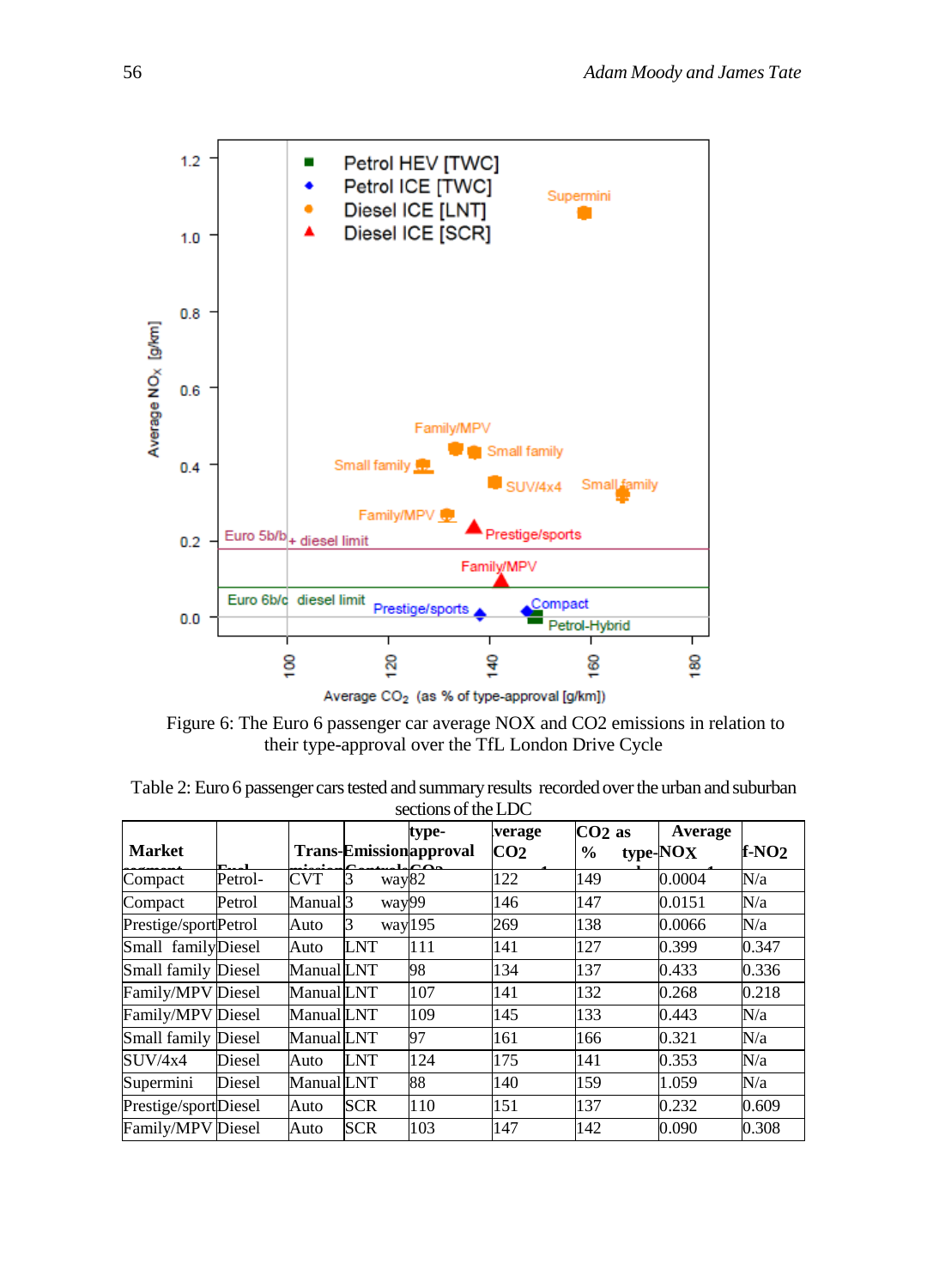There was a high variability in the primary NO2 emissions from diesel cars and between driving conditions as illustrated in Figure 8, with averages documented in Table 2. Primary NO2 emissions from petrol cars were at a low-level, around the lowerdetectable limit of the test bench so are not reported. The NO2 fraction of total NOX was only speciated for 5 of the 9 diesel passenger cars tested. The fraction of NOX emissions emitted as NO2 (termed f-NO2) from one SCR equipped diesel car exceeded 0.8 in freeflow motorway driving, falling to 0.4 in congested urban conditions. The average diesel car f-NO2 was 0.363. There was no discernable relationship between f-NO2 and speed/ acceleration or VSP.



Figure 7: The Euro 6 passenger car average NOX and CO2 emissions in relation to their typeapproval over the TfL London Drive sub-Cycles (top-row) motorway; (middle-row) suburban; (bottom-row) urban, (left-column) AM peak; (middle-column) Free-Flow; (right-column) Inter-

a peak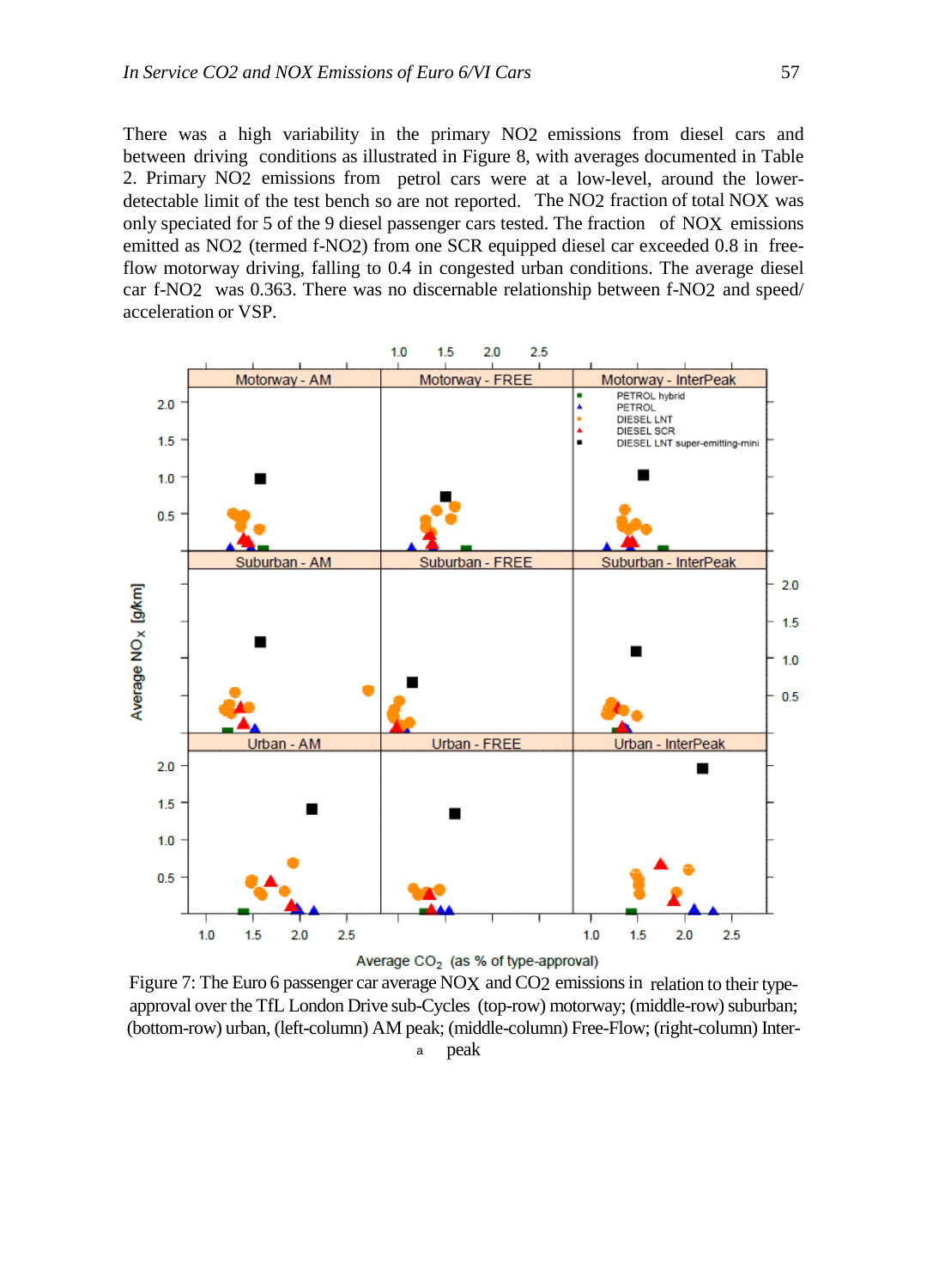

Figure 8: The fraction of NOX emissions emitted as NO2 (f-NO2) for Euro 6 diesel passenger

cars

(a) motorway; (b) suburban;  $(c)$  urban

The sensitivity of CO2 and NOX emission rates (grams.sec<sup>-1</sup>) relative to the load on the engine for one illustrative diesel passenger car (annotated \* in Table 2) are explored in Figures 9 and 10 respectively. This analysis is conducted to illustrate the influence a more aggressive driving style (drive cycle) would have on emissions. In Figure 9 the second-by-second emission rates are plotted against the calculated VSP for that instant (second). The measurements are also grouped by driving mode (idle, acceleration, cruise and deceleration). The driving mode definitions proposed by Frey et al (2003) are used:

- $\bullet$  Idle | Vehicle speed < 0.5 ms<sup>-2</sup> and Acceleration in the range  $\pm$  0.1 ms<sup>-2</sup>;
- Cruise | Vehicle speed >  $0.5 \text{ ms}^{-2}$  and Acceleration in the range  $\pm 0.1 \text{ ms}^{-2}$ ;
- Acceleration  $|>0.1$  ms<sup>-2</sup>; and
- Deceleration  $|<$  0.1 ms<sup>-2</sup>.

As reported by Frey et al (2003) and Wyatt et al (2014), positive VSP correlates well with instantaneous fuel consumption and CO2 emissions. As expected, higher power demands and therefore emission rates of CO2 are seen when the vehicle is accelerating. For the vehicle speeds, rates of acceleration and VSP range of the LDC, the correlation of positive VSP with CO2 is linear. The NOX emission rate increases exponentially with positive VSP. This analysis and data illustrates that NOX emissions are much more sensitive to driving style than fuel consumption / CO2 emissions.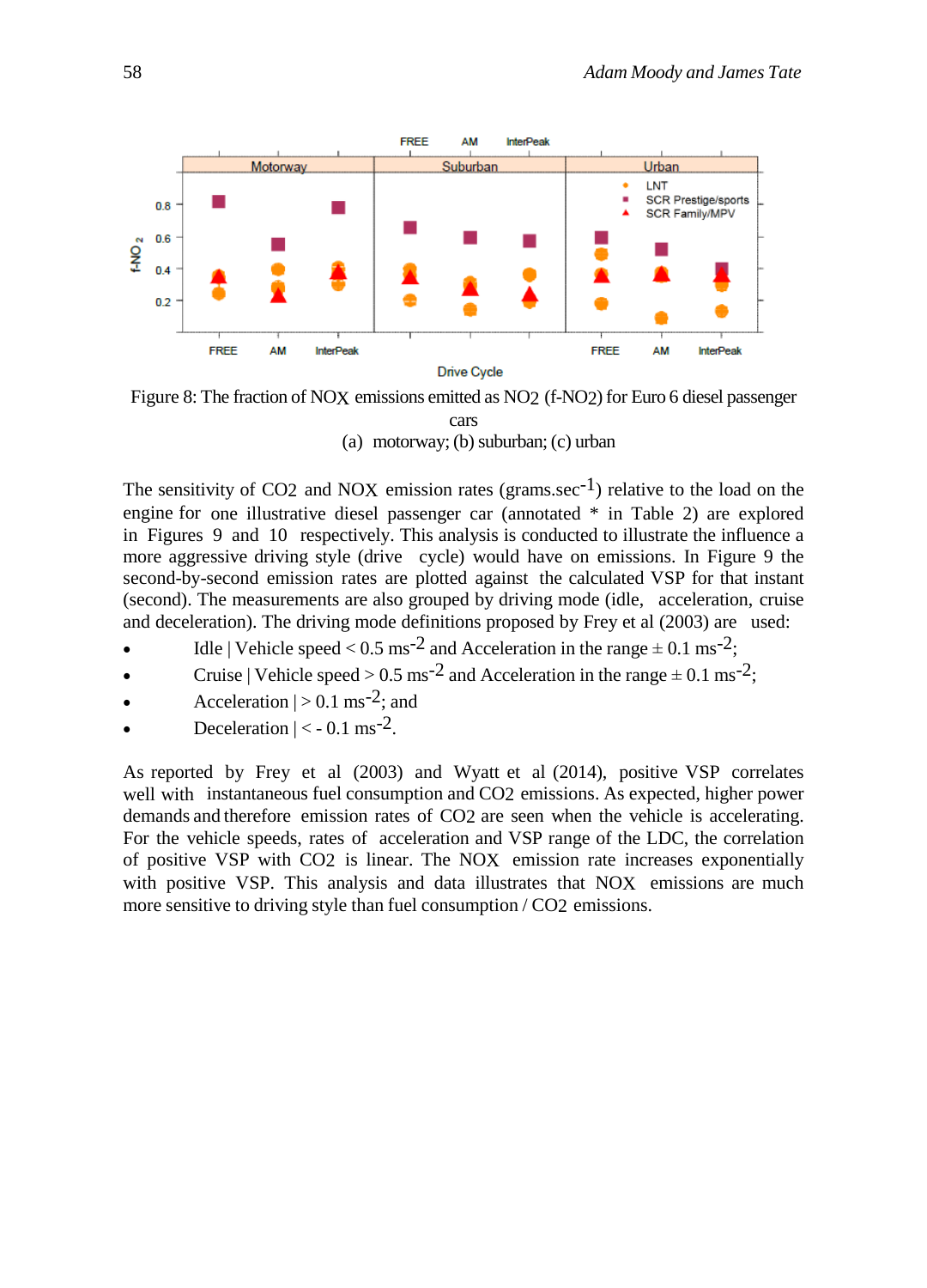

emission rates for an illustrative (\*) Euro 6 diesel small family car (by driving mode)

emission rates for an illustrative (\*) Euro 6 diesel small family car (by driving mode)

#### *HEAVY GOODS VEHICLE*

Three HGVs were tested over the suburban cycle (only) in both laden (fully) and un-laden condition. As the Millbrook VTEC laboratory is only capable of 20,000kgs inertia simulation the larger 40T class N3 HGV was tested using a PEMS (Portable Emission Measurement System) with the vehicle following the drive cycle whilst driving on the large, flat circular track at the Millbrook testing ground. The summary results are presented in Table 3. A total PM measure was only available for the combined AM peak and Free-flow suburban sub-cycles. No NOX recording was available for the for the N3 rigid 18000kg un-laden Free-flow suburban sub-cycle.

The levels of PM emissions remained consistent regardless of payload, controlled by the diesel particulate filter (DPF). It is interesting to note that the NOX emissions are considerably lower in the fully loaded condition for each vehicle type. This may be attributed to the increased engine exhaust temperatures on the laden vehicle allowing for more effective dosing of the SCR catalyst. In a number of cases, these cycle average emission levels are almost as low as those of diesel passenger cars, indicating the effectiveness of Euro VI (heavy-duty) at controlling NOx from heavy-duty engines, under the right conditions.

NOX emissions from the three HGVs tested were highest when un-laden vehicles were driven in AM peak driving conditions with frequent stops-and-starts and extended idling periods. The change in NOX emissions from laden to un-laden, and between AM peak and Free-flow conditions, was greatest for the 40T N3 artic. In fully laden (GVW 40 tonnes) NOX emissions were at a moderate level of moderate level in the AM peak, roughly halving when completing the same route in Free-flow traffic conditions as less fuel intensive stops-and-starts are undertaken. When running empty (un-laden) NOX emissions are at a low-level, around the Euro 6 emission standard for a category N1-III Light- Commercial Vehicle (1750 – 3500kg GVW). When the same vehicle follows the same route in congested AM peak driving conditions, NOX emissions increase 18 times. This analysis indicates Euro VI emission controls are now able to control NOX emissions in all but extreme low average engine load situations, when the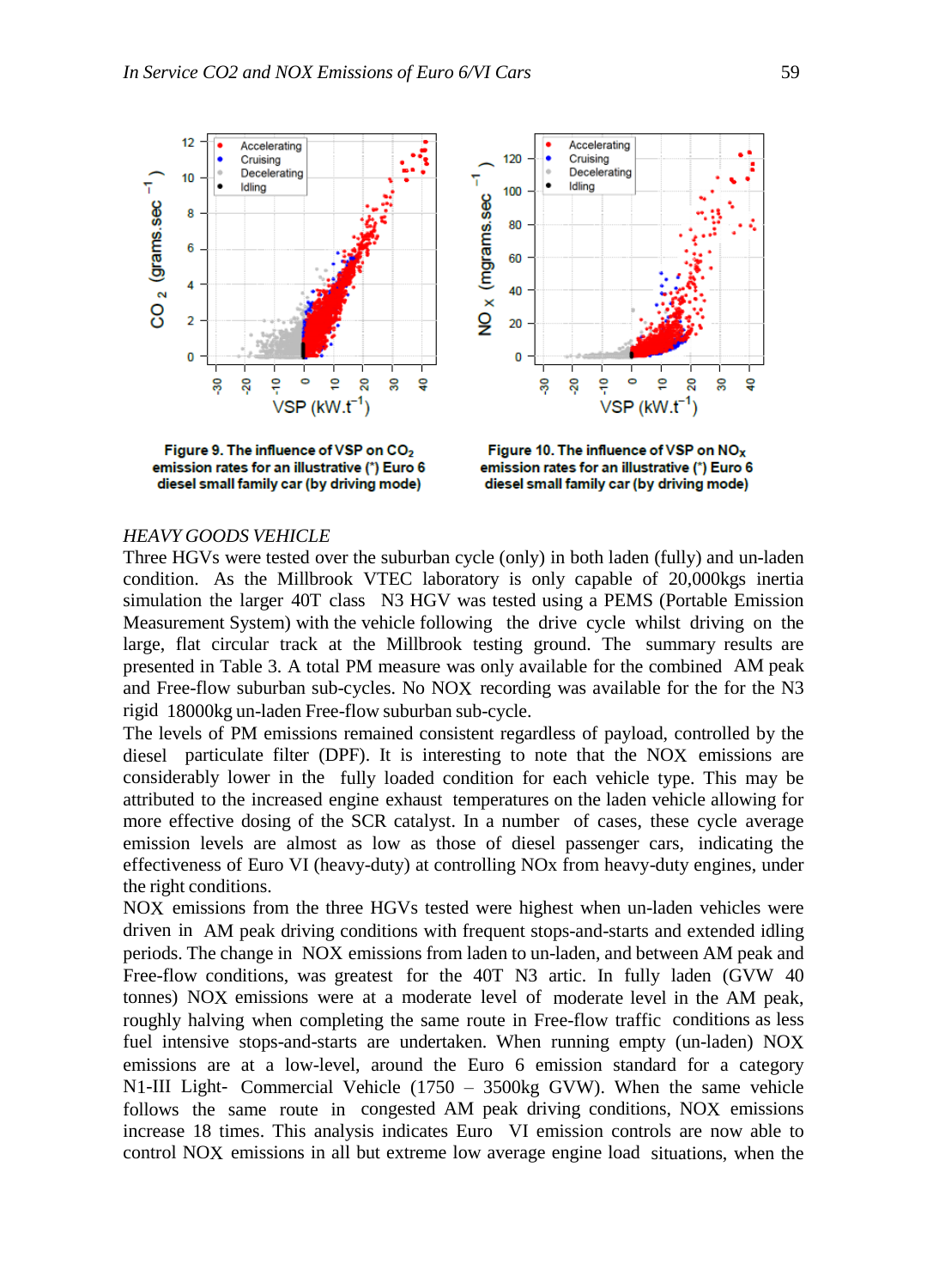SCR is not able to maintain an operational/ effective temperature.

|                      | CYCICS OF THE LIDE<br><b>LDC</b><br>Average |        |                      |          |                          |       |                 |                                                                   |  |  |
|----------------------|---------------------------------------------|--------|----------------------|----------|--------------------------|-------|-----------------|-------------------------------------------------------------------|--|--|
| <b>HGV</b><br>class  | <b>GVW</b>                                  |        | <b>Loading</b> phase | suburban | Speed (km.h-NOX          |       | CO <sub>2</sub> | PM                                                                |  |  |
|                      | $\left(\text{kg}\right)$                    | Fuel   |                      |          | $\mathbf{1}_\mathcal{)}$ |       |                 | $(\text{grams.km-1})$ $(\text{grams.km-1})$ $(\text{grams.km-1})$ |  |  |
| N <sub>2</sub> rigid | 7500                                        | Diesel | $0\%$                | AM       | 25.3                     | 1.082 | 356.5           |                                                                   |  |  |
|                      |                                             |        |                      | FreeFlow | 46.2                     | 0.271 | 289.6           |                                                                   |  |  |
|                      |                                             |        | <b>TOTAL</b>         |          | 32.7                     | 0.676 | 323.1           | $0^{\circ}$                                                       |  |  |
|                      |                                             |        | 100 %                | AM       | 24.6                     | 0.472 | 546.7           |                                                                   |  |  |
|                      |                                             |        |                      | FreeFlow | 45.3                     | 0.177 | 419.7           |                                                                   |  |  |
|                      |                                             |        | <b>TOTAL</b>         |          | 31.9                     | 0.325 | 483.2           | 000                                                               |  |  |
| N <sub>3</sub> rigid | 18000                                       | Diesel | $0\%$                | AM       | 25.0                     | 0.776 | 774.1           |                                                                   |  |  |
|                      |                                             |        |                      | FreeFlow | 46.0                     | N/a   | 569.7           |                                                                   |  |  |
|                      |                                             |        | <b>TOTAL</b>         |          | 32.4                     | N/a   | 671.9           | $\Omega$                                                          |  |  |
|                      |                                             |        | 100 %                | AM       | 24.6                     | 0.798 | 1024.5          |                                                                   |  |  |
|                      |                                             |        |                      | FreeFlow | 45.2                     | 0.128 | 758.7           |                                                                   |  |  |
|                      |                                             |        | <b>TOTAL</b>         |          | 31.9                     | 0.463 | 891.6           |                                                                   |  |  |
| N <sub>3</sub> artic | 40000                                       | Diesel | $0\%$                | AM       | 25.1                     | 2.473 | 995.8           | $\Omega$                                                          |  |  |
|                      |                                             |        |                      | FreeFlow | 45.8                     | 0.137 | 731.5           |                                                                   |  |  |
|                      |                                             |        | <b>TOTAL</b>         |          | 32.4                     | 1.305 | 863.7           |                                                                   |  |  |
|                      |                                             |        | 100 %                | AM       | 24.4                     | 1.559 | 2075.0          | 007                                                               |  |  |
|                      |                                             |        |                      | FreeFlow | $\overline{45.2}$        | 0.818 | 1519.9          |                                                                   |  |  |
|                      |                                             |        | <b>TOTAL</b>         |          | 31.8                     | 1.188 | 1797.4          | ነ ሰሰ7                                                             |  |  |

Table 3. Euro VI HGV tests and summary results over the suburban AM peak and Free-flow sub $cycles of the LOC$ 

## **5 Summary and Conclusions**

It can be seen from this analysis of test results that, in urban driving, Euro 6 petrol cars emit very low levels of NOX. Diesel cars at Euro 6 show a significant improvement over those at Euro 5. Some models of light-duty diesel vehicles may require re-calibration to satisfy the RDE protocol for emission verification, which is expected to be introduced from 2017 onwards, and for all new cars from 2019 following the introduction of a new World Light Duty Test Protocol (WLTP) in 2017. It is understood that conformity factors for the RDE testing have been agreed with the European Commission, to be phased in in two stages (initially 2.1 moving to 1.5 later), but that some important details such as 'dynamic boundary conditions' for the testing are still to be finalized This process will be similar to that already in place for heavy duty engines where substantial reductions in real-world NOX emissions have been observed.

TfL has also tested examples of heavy-duty buses (MLTB cycle) and heavy-duty goods vehicles (TfL Suburban Cycle) at Euro VI. In each case, the results have been impressive, with emissions of NOX significantly reduced from vehicles at Euro V. This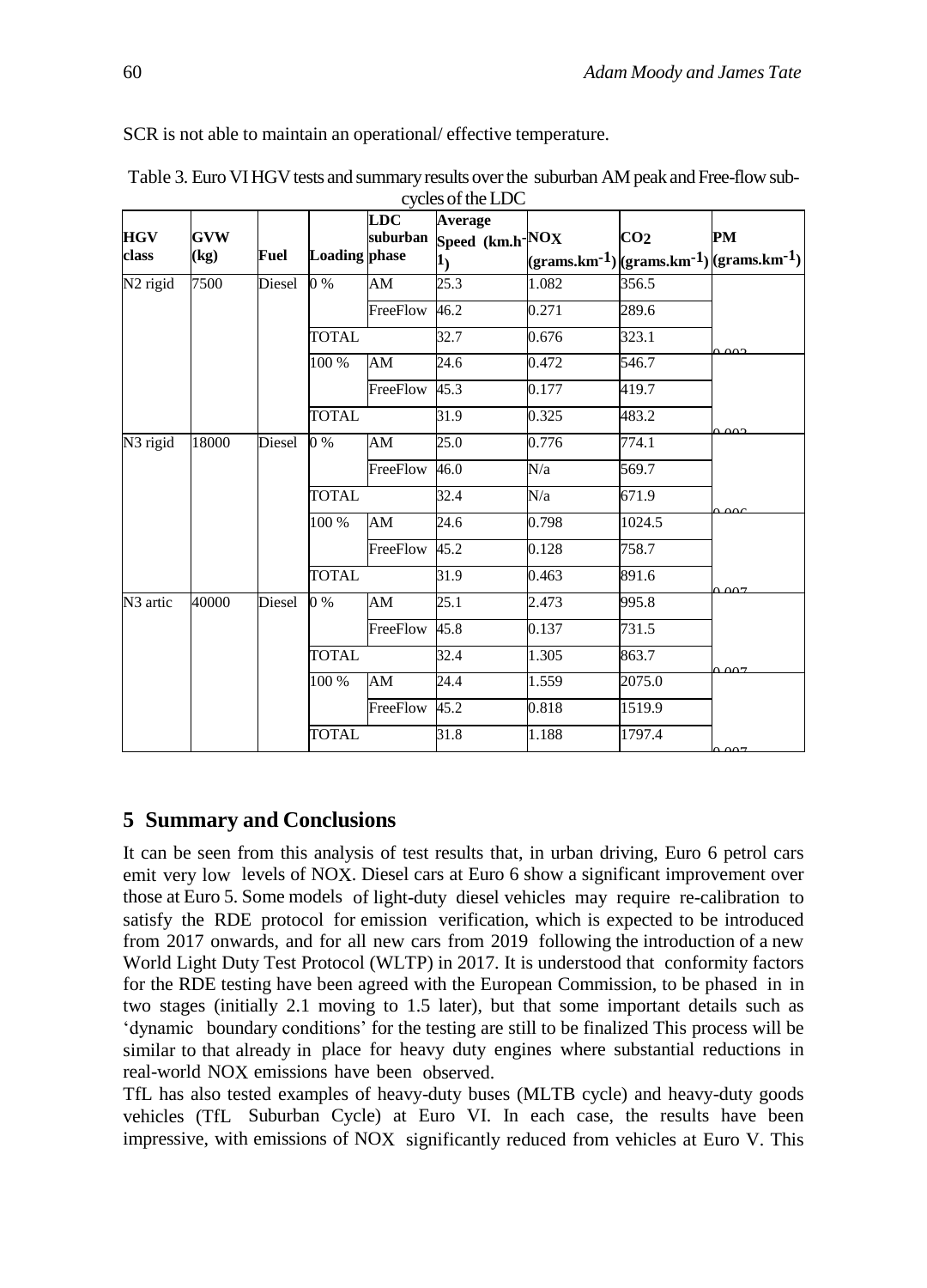is especially true at lower road speeds, which is clearly advantageous for urban and suburban areas. Heavy-duty Euro VI emission controls on the sample of tested vehicles were found to be able to control NOX emissions in all but the most extreme low average engine load situations i.e. empty running (un-laden) in congested driving conditions. As the SCR is not able to maintain an operational/ effective temperature NOX emissions were found to increase by an order of magnitude. Sustainable road freight management and logistics should therefore avoid running HGVs empty in peak periods, preventing unnecessarily high emissions of NOX.

One area of concern, and for possible further research, is that of primary NO2 emissions. This is the fraction of total NOX which is constituted of NO2 at the point that it leaves the vehicle tailpipe. There are suggestions that this may be more important when considering human exposure in urban streets than the emissions of NO (which later oxidise in the atmosphere to form secondary NO2). Some diesel exhaust aftertreatment systems increase the fraction of total NOX which is NO2, despite reducing the total mass emission of NOX. There are discussions at the European Commission about a potential primary NO2 limit, which may even constitute a future Euro standard (Euro VII ?).

**ACKNOWLEDGEMENTS:** The data used in this report was compiled as part of a study by Transport for London into 'real-world' emissions performance of road vehicles under urban driving conditions. Test cycle development and laboratory emissions testing and pollutant analysis was carried out by Millbrook Proving Ground Ltd on behalf of Transport for London.

### **References**

- [1] Frey, H.C., Unal, A., Rouphail, N.M., Colyar, J.D., 2003. On-road measurement of vehicle tailpipe emissions using a portable instrument. J. Air Waste Manag. Assoc. 53 (8), 992–1002.
- [2] Jimenez-Palacios, J., 1999. Understanding and quantifying motor vehicle emissions with vehicle specific power and TILDAS remote sensing. , Doctoral Dissertation, Department of Mechanical Engineering, Massachusetts Institute of Technology, Cambridge, MA.
- [3] Liu, B., Frey, C. 2015. Variability in Light-Duty Gasoline Vehicle Emission Factors from Trip-Based Real- World Measurements. Environ. Sci. Technol., 2015, 49 (20), pp 12525–12534, DOI: 10.1021/acs.est.5b00553
- [4] Pellecuer, L., Tate, J. and Chapman, S. 2016. How do traffic flow and emissions it produced vary through the day, week, season and year: evidence from big telematics data. The 21st International Transport and Air Pollution (TAP) Conference, Lyon, France, May 24-26, 2016.
- [5] TfL. 2016. London Exhaust Emissions Study: Developing a test programme, and analysis of emissions data from passenger cars in London. [Accessed 12/04/2016 http://content.tfl.gov.uk/london-exhaust-emissions-study-developing-a-testprogramme.pdf]